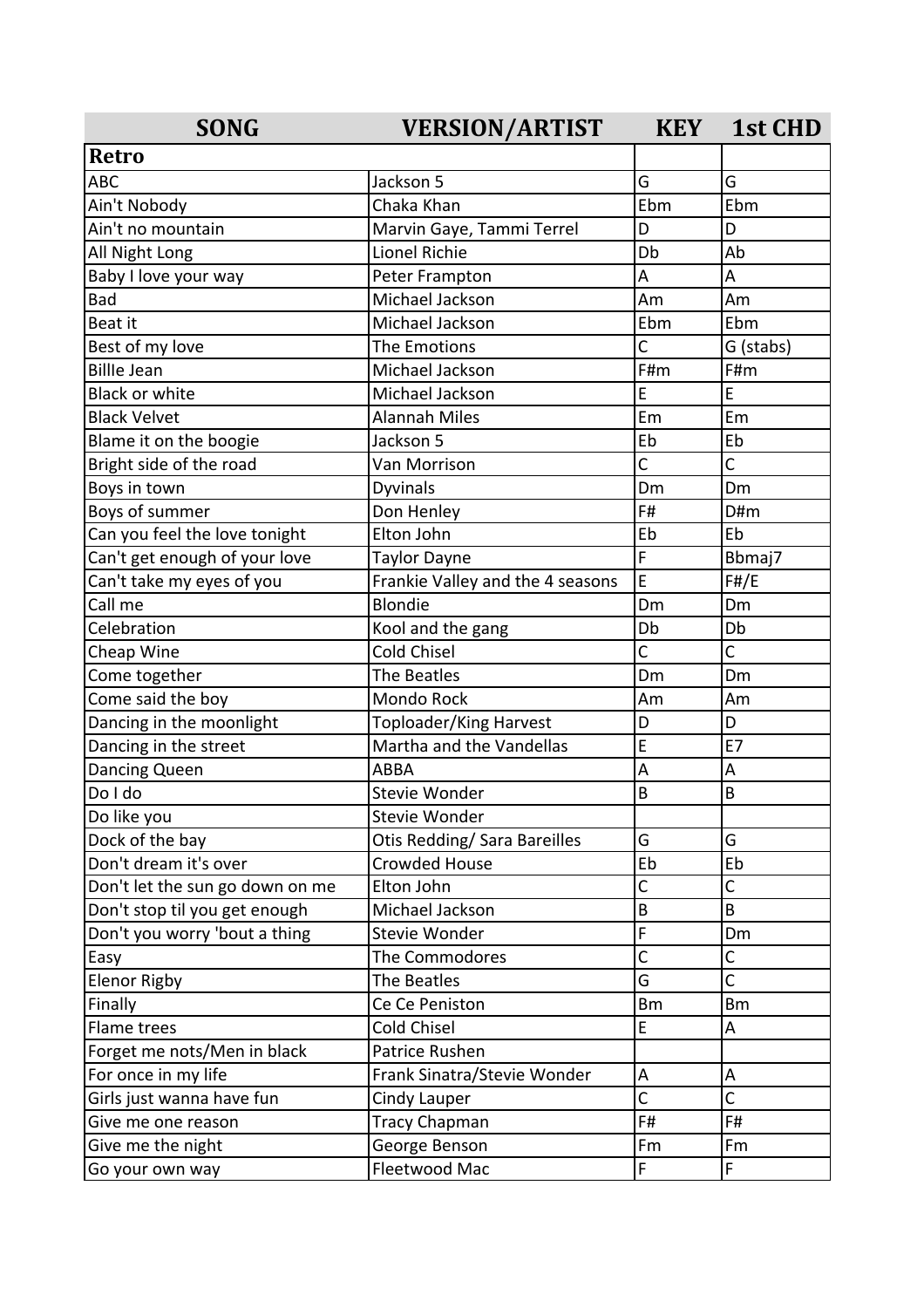| Heaven                                              | Bryan Adams                       | C                       | C              |
|-----------------------------------------------------|-----------------------------------|-------------------------|----------------|
| <b>Hot Stuff</b>                                    | <b>Donna Summers</b>              | Gm                      | Gm             |
| Horses                                              | Darryl Braithwaite                | B                       | B              |
| How sweet it is                                     | James Taylor                      | $\overline{c}$          | F (chorus)     |
| How will I know?                                    | Whitney Houston/Sam Smith         | $\overline{\mathsf{c}}$ | C              |
| <b>Hotel California</b>                             | The Eagles                        | B                       | B              |
| I just can't stop loving you                        | Michael Jackson                   | Db                      | Db             |
| I guess that's why they call it the blue Elton John |                                   | $\mathsf{C}$            | C              |
| I saw her standing there                            | The Beatles                       | E                       | E              |
| I say a little prayer                               | Dionne Warwick                    | G                       | G              |
| It's too late                                       | Carole King                       | Am                      | Am             |
| I wanna dance with somebody                         | <b>Whitney Houston</b>            | F#                      | F#             |
| I want you back                                     | Jackson 5                         | Ab                      | Ab             |
| I want you back (dinner set)                        | Lake St Dive                      | D                       | D              |
| I will survive                                      | Gloria Gaynor                     | Am                      | Am             |
| I wish                                              | <b>Stevie Wonder</b>              | Ebm                     | Ebm            |
| Joy to the world (Bullfrog)                         | Three dog night                   | D                       | D              |
| <b>Kiss</b>                                         | Prince                            | A                       | A              |
| Knock on wood                                       | Eddie Floyd/Amii Stewart          | A                       | A              |
| Lady Marmalade                                      | Labelle                           | Gm                      | Gm             |
| Let's groove tonight                                | Earth, Wind and Fire              | Em                      | Em             |
| Livin' on a prayer                                  | <b>Bon Jovi</b>                   | Em                      | Em             |
| Lover, Lover                                        | Sonia Dada                        | D                       | D              |
| Love is a battlefield                               | Pat Benatar                       | Dm                      | Dm             |
| Man in the mirror                                   | Michael Jackson                   | A                       | A              |
| <b>Master Blaster</b>                               | <b>Stevie Wonder</b>              | Cm                      | $\mathsf{Cm}$  |
| Midnight train to Geogria                           | <b>Gladys Knight and the Pips</b> | C#                      | C#             |
| <b>Mustang Sally</b>                                | <b>Wilson Picket</b>              | $\overline{\mathsf{c}}$ | C              |
| My girl                                             | The Temptations                   | $\overline{\mathsf{C}}$ | Ċ              |
| Natural Woman                                       | Carole King/Aretha Franklin       | A                       | $\overline{A}$ |
| Never too much                                      | Luther Vandros                    | G                       | G/A            |
| Nutbush                                             | <b>Tina Turner</b>                | A                       | A              |
| Oh what a night                                     | Frankie Valley and the 4 seasons  | $\overline{C}$          | $\overline{C}$ |
| One                                                 | U <sub>2</sub>                    | Am                      | Am             |
| One Summer                                          | Darryl Braithwaite                | $\mathsf{C}$            | $\mathsf{C}$   |
| Piece of my heart                                   | Janis Joplin                      | E                       | F#m            |
| Proud mary                                          | Tina Turner                       | D                       | D              |
| <b>PYT</b>                                          | Michael Jackson                   | <b>Bm</b>               | Bm/A           |
| R-E-S-P-E-C-T                                       | Aretha Franklin                   | $\mathsf{C}$            | $\mathsf{C}$   |
| Rhiannon                                            | Fleetwood Mac                     | Am                      | Am             |
| Rock with you                                       | Michael Jackson                   | Ebm                     | Ebm            |
| September                                           | Earth, Wind and Fire              | F#m                     | D              |
| Shake your tail feather                             | Ray Charles                       | D                       | D              |
| Signed, Sealed, Delivered                           | Stevie Wonder                     | F                       | F              |
| Son of a preacher                                   | Dusty Springfield                 | $\overline{E}$          | E              |
| Stand by me                                         | Ben E King                        | <b>Bb</b>               | <b>Bb</b>      |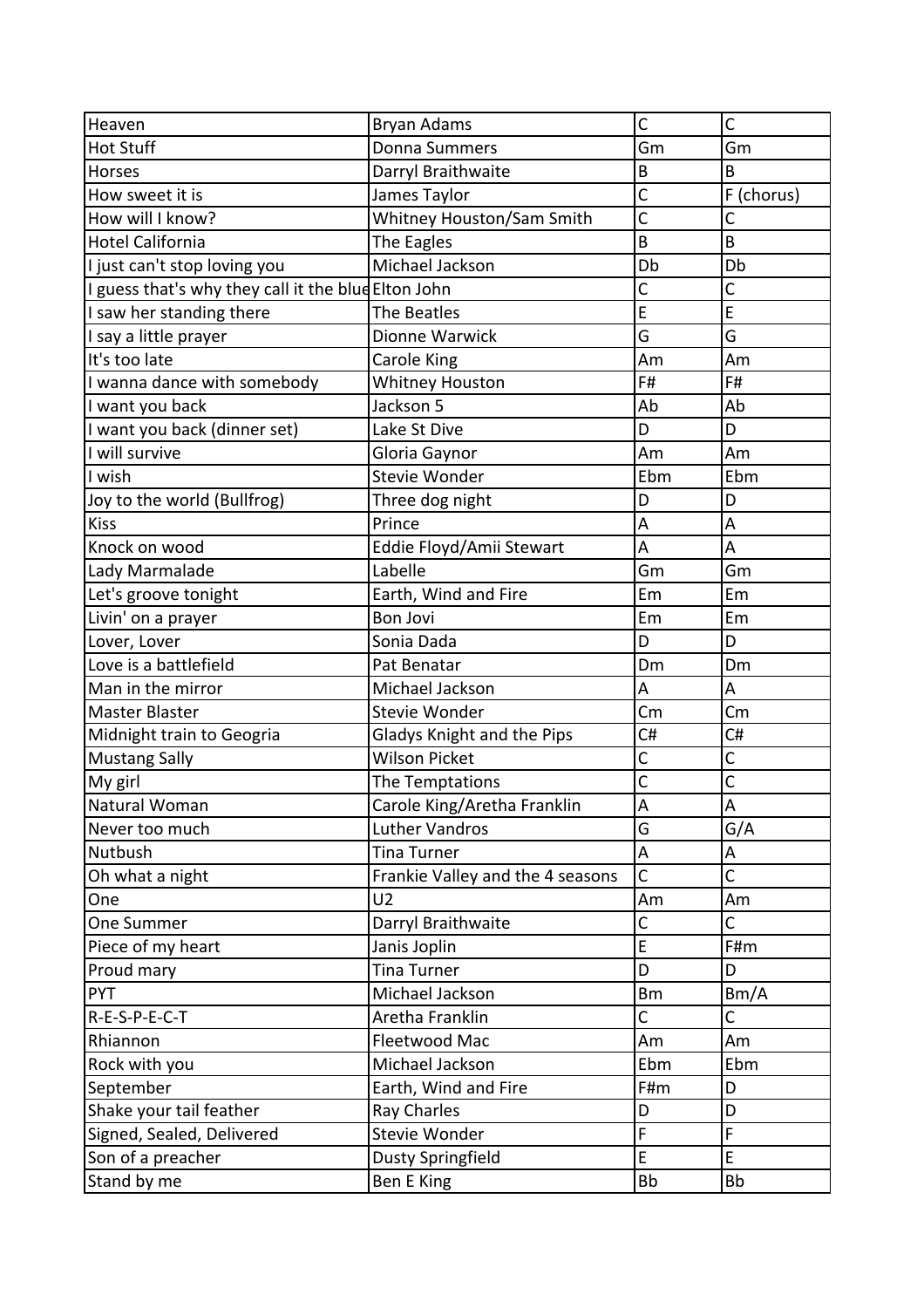| Ebm<br>Ebm<br>Superstition<br><b>Stevie Wonder</b><br>Pleasure and pain<br>The Divinyls<br>Dm<br>Dm<br>John Farnham<br>Pressure down<br>F#m<br>F#m<br><b>Womack and Womack</b><br>F<br>F<br>Teardrops<br>John Farnham<br>D<br>Two strong hearts<br><b>Bm</b><br>$\overline{\overline{\mathsf{c}}}$<br><b>True Colours</b><br>Am<br>Cindy Lauper<br>$\overline{\mathsf{c}}$<br>$\overline{C}$<br>Wake me up before you go<br>Wham!<br><b>Bb</b><br>Walking on sunshine<br>Katrina and the waves<br>Bb<br>Wanna be startin something<br>E<br>D/E<br>Michael Jackson<br>Weather with you<br><b>Crowded House</b><br>D<br>Em<br>What's love got to do with it<br>G#m<br><b>Tina Turner</b><br>B<br>Would I lie to you<br><b>Charles and Eddie</b><br>F<br>The way you make me feel<br>Michael Jackson<br>F<br>Time after time<br>Ċ<br>Dm/C<br><b>Cindy Lauper</b><br>Michael Jackson<br>C#m<br>C#m<br>Thriller<br>You make me feel like a natural wom Aretha Franklin<br>A<br>А<br>F<br>F<br>You're the voice<br>John Farnham<br>90's to Now<br>C<br>3am<br>Matchbox 20<br>C (G verse) |
|------------------------------------------------------------------------------------------------------------------------------------------------------------------------------------------------------------------------------------------------------------------------------------------------------------------------------------------------------------------------------------------------------------------------------------------------------------------------------------------------------------------------------------------------------------------------------------------------------------------------------------------------------------------------------------------------------------------------------------------------------------------------------------------------------------------------------------------------------------------------------------------------------------------------------------------------------------------------------------------------------------------------------------------------------------------------------------|
|                                                                                                                                                                                                                                                                                                                                                                                                                                                                                                                                                                                                                                                                                                                                                                                                                                                                                                                                                                                                                                                                                    |
|                                                                                                                                                                                                                                                                                                                                                                                                                                                                                                                                                                                                                                                                                                                                                                                                                                                                                                                                                                                                                                                                                    |
|                                                                                                                                                                                                                                                                                                                                                                                                                                                                                                                                                                                                                                                                                                                                                                                                                                                                                                                                                                                                                                                                                    |
|                                                                                                                                                                                                                                                                                                                                                                                                                                                                                                                                                                                                                                                                                                                                                                                                                                                                                                                                                                                                                                                                                    |
|                                                                                                                                                                                                                                                                                                                                                                                                                                                                                                                                                                                                                                                                                                                                                                                                                                                                                                                                                                                                                                                                                    |
|                                                                                                                                                                                                                                                                                                                                                                                                                                                                                                                                                                                                                                                                                                                                                                                                                                                                                                                                                                                                                                                                                    |
|                                                                                                                                                                                                                                                                                                                                                                                                                                                                                                                                                                                                                                                                                                                                                                                                                                                                                                                                                                                                                                                                                    |
|                                                                                                                                                                                                                                                                                                                                                                                                                                                                                                                                                                                                                                                                                                                                                                                                                                                                                                                                                                                                                                                                                    |
|                                                                                                                                                                                                                                                                                                                                                                                                                                                                                                                                                                                                                                                                                                                                                                                                                                                                                                                                                                                                                                                                                    |
|                                                                                                                                                                                                                                                                                                                                                                                                                                                                                                                                                                                                                                                                                                                                                                                                                                                                                                                                                                                                                                                                                    |
|                                                                                                                                                                                                                                                                                                                                                                                                                                                                                                                                                                                                                                                                                                                                                                                                                                                                                                                                                                                                                                                                                    |
|                                                                                                                                                                                                                                                                                                                                                                                                                                                                                                                                                                                                                                                                                                                                                                                                                                                                                                                                                                                                                                                                                    |
|                                                                                                                                                                                                                                                                                                                                                                                                                                                                                                                                                                                                                                                                                                                                                                                                                                                                                                                                                                                                                                                                                    |
|                                                                                                                                                                                                                                                                                                                                                                                                                                                                                                                                                                                                                                                                                                                                                                                                                                                                                                                                                                                                                                                                                    |
|                                                                                                                                                                                                                                                                                                                                                                                                                                                                                                                                                                                                                                                                                                                                                                                                                                                                                                                                                                                                                                                                                    |
|                                                                                                                                                                                                                                                                                                                                                                                                                                                                                                                                                                                                                                                                                                                                                                                                                                                                                                                                                                                                                                                                                    |
|                                                                                                                                                                                                                                                                                                                                                                                                                                                                                                                                                                                                                                                                                                                                                                                                                                                                                                                                                                                                                                                                                    |
|                                                                                                                                                                                                                                                                                                                                                                                                                                                                                                                                                                                                                                                                                                                                                                                                                                                                                                                                                                                                                                                                                    |
|                                                                                                                                                                                                                                                                                                                                                                                                                                                                                                                                                                                                                                                                                                                                                                                                                                                                                                                                                                                                                                                                                    |
|                                                                                                                                                                                                                                                                                                                                                                                                                                                                                                                                                                                                                                                                                                                                                                                                                                                                                                                                                                                                                                                                                    |
|                                                                                                                                                                                                                                                                                                                                                                                                                                                                                                                                                                                                                                                                                                                                                                                                                                                                                                                                                                                                                                                                                    |
| D<br>20 good reasons<br><b>Thirsty Merc</b><br>D                                                                                                                                                                                                                                                                                                                                                                                                                                                                                                                                                                                                                                                                                                                                                                                                                                                                                                                                                                                                                                   |
| F#m<br>Always remember us this way<br>$\overline{A}$<br>Lady Gaga                                                                                                                                                                                                                                                                                                                                                                                                                                                                                                                                                                                                                                                                                                                                                                                                                                                                                                                                                                                                                  |
| All about that bass<br>Meghan Trainor<br>A<br>$\overline{A}$                                                                                                                                                                                                                                                                                                                                                                                                                                                                                                                                                                                                                                                                                                                                                                                                                                                                                                                                                                                                                       |
| Ė<br>Estelle<br>Emaj7<br>American Boy                                                                                                                                                                                                                                                                                                                                                                                                                                                                                                                                                                                                                                                                                                                                                                                                                                                                                                                                                                                                                                              |
| Ċ<br>As long as you love me<br>F (Am verse)<br>The Backstreet Boys                                                                                                                                                                                                                                                                                                                                                                                                                                                                                                                                                                                                                                                                                                                                                                                                                                                                                                                                                                                                                 |
| Attention<br>Charlie Puth<br>Ebm<br>Ebm                                                                                                                                                                                                                                                                                                                                                                                                                                                                                                                                                                                                                                                                                                                                                                                                                                                                                                                                                                                                                                            |
| <b>Bad romance</b><br>Lady Gaga<br>С<br>Dm                                                                                                                                                                                                                                                                                                                                                                                                                                                                                                                                                                                                                                                                                                                                                                                                                                                                                                                                                                                                                                         |
| D<br>D<br>Better when I'm dancing<br><b>Meghan Trainor</b>                                                                                                                                                                                                                                                                                                                                                                                                                                                                                                                                                                                                                                                                                                                                                                                                                                                                                                                                                                                                                         |
| <b>Bb</b><br><b>Bb</b><br>Be the one<br>Dua Lipa                                                                                                                                                                                                                                                                                                                                                                                                                                                                                                                                                                                                                                                                                                                                                                                                                                                                                                                                                                                                                                   |
| Big girls don't cry<br>$\mathsf{Cm}$<br>Fergie<br>$\mathsf{Cm}$                                                                                                                                                                                                                                                                                                                                                                                                                                                                                                                                                                                                                                                                                                                                                                                                                                                                                                                                                                                                                    |
| <b>Meridith Brooks</b><br><b>Bitch</b><br>A<br>A                                                                                                                                                                                                                                                                                                                                                                                                                                                                                                                                                                                                                                                                                                                                                                                                                                                                                                                                                                                                                                   |
| <b>Black and Gold</b><br>Sam Sparro<br>Am<br>Am                                                                                                                                                                                                                                                                                                                                                                                                                                                                                                                                                                                                                                                                                                                                                                                                                                                                                                                                                                                                                                    |
| <b>Bachelor Girl</b><br><b>Buses and trains</b><br>D<br>D                                                                                                                                                                                                                                                                                                                                                                                                                                                                                                                                                                                                                                                                                                                                                                                                                                                                                                                                                                                                                          |
| D<br><b>Mandy Moore</b><br>D<br>Candy                                                                                                                                                                                                                                                                                                                                                                                                                                                                                                                                                                                                                                                                                                                                                                                                                                                                                                                                                                                                                                              |
| Can't feel my face<br>The Wkend<br>Db<br>Ab                                                                                                                                                                                                                                                                                                                                                                                                                                                                                                                                                                                                                                                                                                                                                                                                                                                                                                                                                                                                                                        |
| Can't fight the moonlight<br>Leanne Rymes                                                                                                                                                                                                                                                                                                                                                                                                                                                                                                                                                                                                                                                                                                                                                                                                                                                                                                                                                                                                                                          |
| Fm<br>Fm7<br>Chains<br>Tina Arena                                                                                                                                                                                                                                                                                                                                                                                                                                                                                                                                                                                                                                                                                                                                                                                                                                                                                                                                                                                                                                                  |
| Chandelier<br>Sia<br>A<br>А                                                                                                                                                                                                                                                                                                                                                                                                                                                                                                                                                                                                                                                                                                                                                                                                                                                                                                                                                                                                                                                        |
| A<br><b>Snow Patrol</b><br>A<br><b>Chasing Cars</b>                                                                                                                                                                                                                                                                                                                                                                                                                                                                                                                                                                                                                                                                                                                                                                                                                                                                                                                                                                                                                                |
| Closer<br>Ne Yo<br>Em<br>Em                                                                                                                                                                                                                                                                                                                                                                                                                                                                                                                                                                                                                                                                                                                                                                                                                                                                                                                                                                                                                                                        |
| Cosmic Girl<br>Jamiroquai<br>Em<br>Em                                                                                                                                                                                                                                                                                                                                                                                                                                                                                                                                                                                                                                                                                                                                                                                                                                                                                                                                                                                                                                              |
| <b>Gnarls Barkley</b><br>Cm<br>$\mathsf{Cm}$<br>Crazy                                                                                                                                                                                                                                                                                                                                                                                                                                                                                                                                                                                                                                                                                                                                                                                                                                                                                                                                                                                                                              |
| Seal<br>Cm<br>$\mathsf{Cm}$<br>Crazy                                                                                                                                                                                                                                                                                                                                                                                                                                                                                                                                                                                                                                                                                                                                                                                                                                                                                                                                                                                                                                               |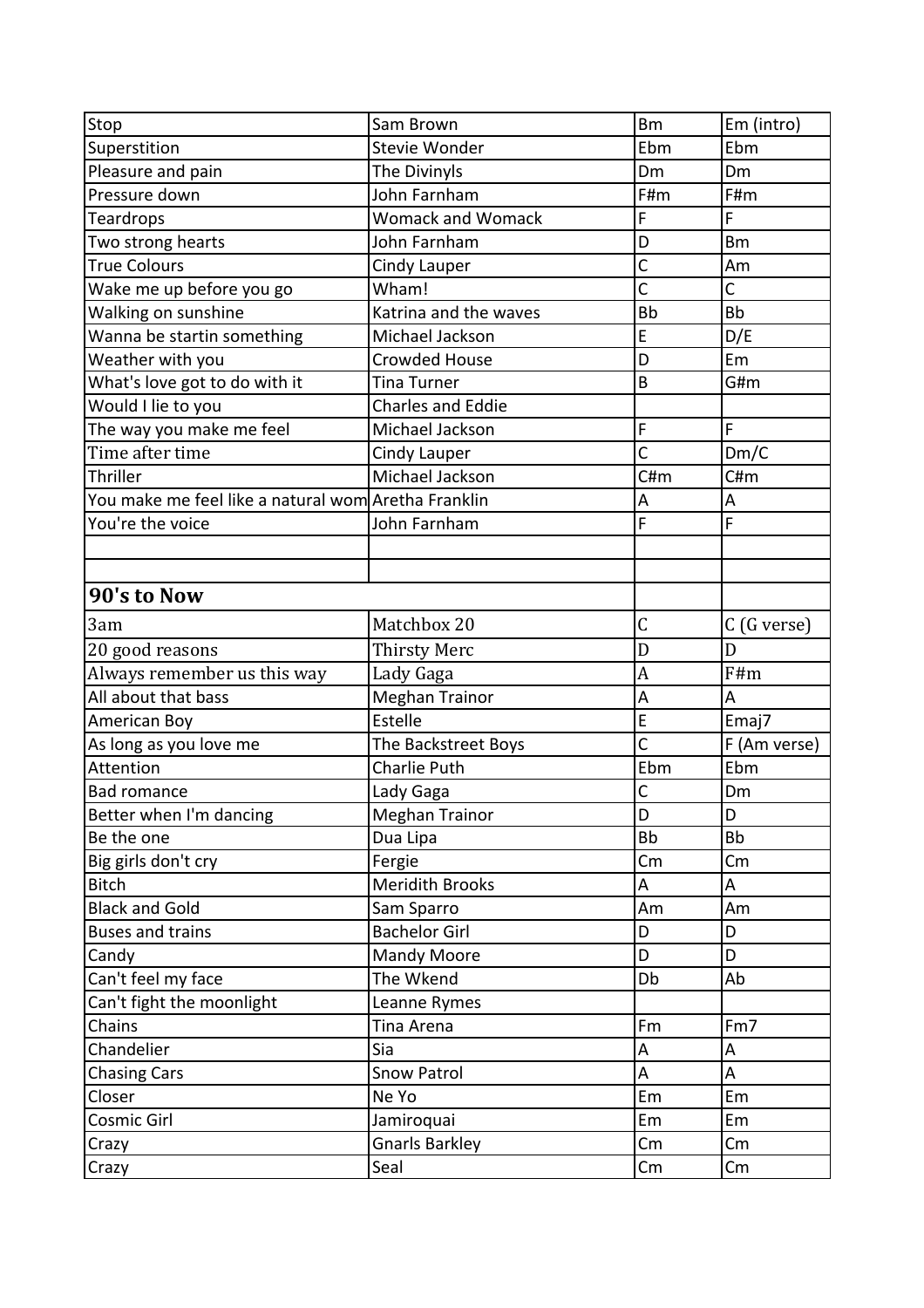| Crazy in love             | Beyonce                    | F                       | <b>Bb</b>    |
|---------------------------|----------------------------|-------------------------|--------------|
| Crush                     | Jennifer Paige             | Cm                      | Cm           |
| Dancing on my own         | Robyn                      | Ė                       | E            |
| Dangerous Woman           | Ariana Grande              | Em                      | Em           |
| Diamonds                  | Rhianna                    | F                       | F            |
| Don't let go              | Envogue                    | F                       | F            |
| Don't call me baby        | <b>Madison Avenue</b>      | C                       | G            |
| Edge of glory             | Lady Gaga                  | G                       | G            |
| Empire state of mind      | Alicia Keys                | F                       | F            |
| Even when I'm sleeping    | Leonardos Bride            | F                       | $\mathsf{C}$ |
| Fairytail                 | Sara Bareilles             | G                       | G            |
| Feel it still             | Portugal the man           | Am                      | Am           |
| <b>Fix You</b>            | Coldplay                   | Eb                      | Eb           |
| Forget You                | Cee Lo Green               | Ċ                       | $\mathsf{C}$ |
| Get lucky                 | Daft Punk                  | B                       | C#m          |
| Golden                    | Jill Scott                 | Ebm                     | Ebm          |
| Happy                     | <b>Pharrel Williams</b>    | F                       | F            |
| Hello                     | Adele                      | Fm                      | Fm           |
| How deep is your love     | Calvin Harris              | Em                      | $\mathsf{C}$ |
| How do I live             | Trisha Yearwood            | D                       | B            |
| I love it                 | <b>Sneaky Sound System</b> | G                       | <b>Bm</b>    |
| I love you always forever | Donna Lewis/Betty Who      | $\overline{\mathsf{c}}$ | $\mathsf{C}$ |
| I'm outta love            | Anastacia                  | Db                      | <b>Bbm</b>   |
| I try                     | Macy Gray                  | D                       | A            |
| I'm like a bird           | Nelly Fertardo             | Eb                      | Eb           |
| I'm yours                 | <b>Jason Mraz</b>          | C#                      | C#           |
| I want it that way        | The Backstreet Boys        | C                       | Am           |
| Ironic                    | Alanys Morriset            | F#                      | F#           |
| Jealous                   | Nick Jonas                 | A                       | A            |
| Little L                  | Jamiroquai                 | Ebm                     | F7add13      |
| Locked out of heaven      | <b>Bruno Mars</b>          | Dm                      | Dm           |
| Love at first sight       | Kylie Minogue              | C                       | $\mathsf{C}$ |
| Love Foolosophy           | Jamiroquai                 | <b>Bm</b>               | <b>Bm</b>    |
| Love fool                 | The Cardigans              | Am                      | Am           |
| Love on top               | Beyonce                    | $\mathsf{C}$            | $\mathsf{C}$ |
| Love song                 | Sara Bareilles             | F                       | Gm           |
| Love yourself             | Justin Bieber              | <b>Bb</b>               | <b>Bb</b>    |
| Lush Life                 | Zara Larson                | Bb                      | Eb           |
| <b>Marry You</b>          | <b>Bruno Mars</b>          | F                       | F            |
| Million reasons           | Lady Gaga                  | C                       | $\mathsf{C}$ |
| Mercy                     | Duffy                      | G                       | G            |
| <b>Missing</b>            | Anything but the boy       | Am                      | Am           |
| MmmBop                    | Hanson                     | A                       | A            |
| Moves like Jagger         | Maroon 5                   | <b>Bm</b>               | <b>Bm</b>    |
| Never ever                |                            |                         |              |
|                           | All Saints                 | $\mathsf{C}$            | $\mathsf{C}$ |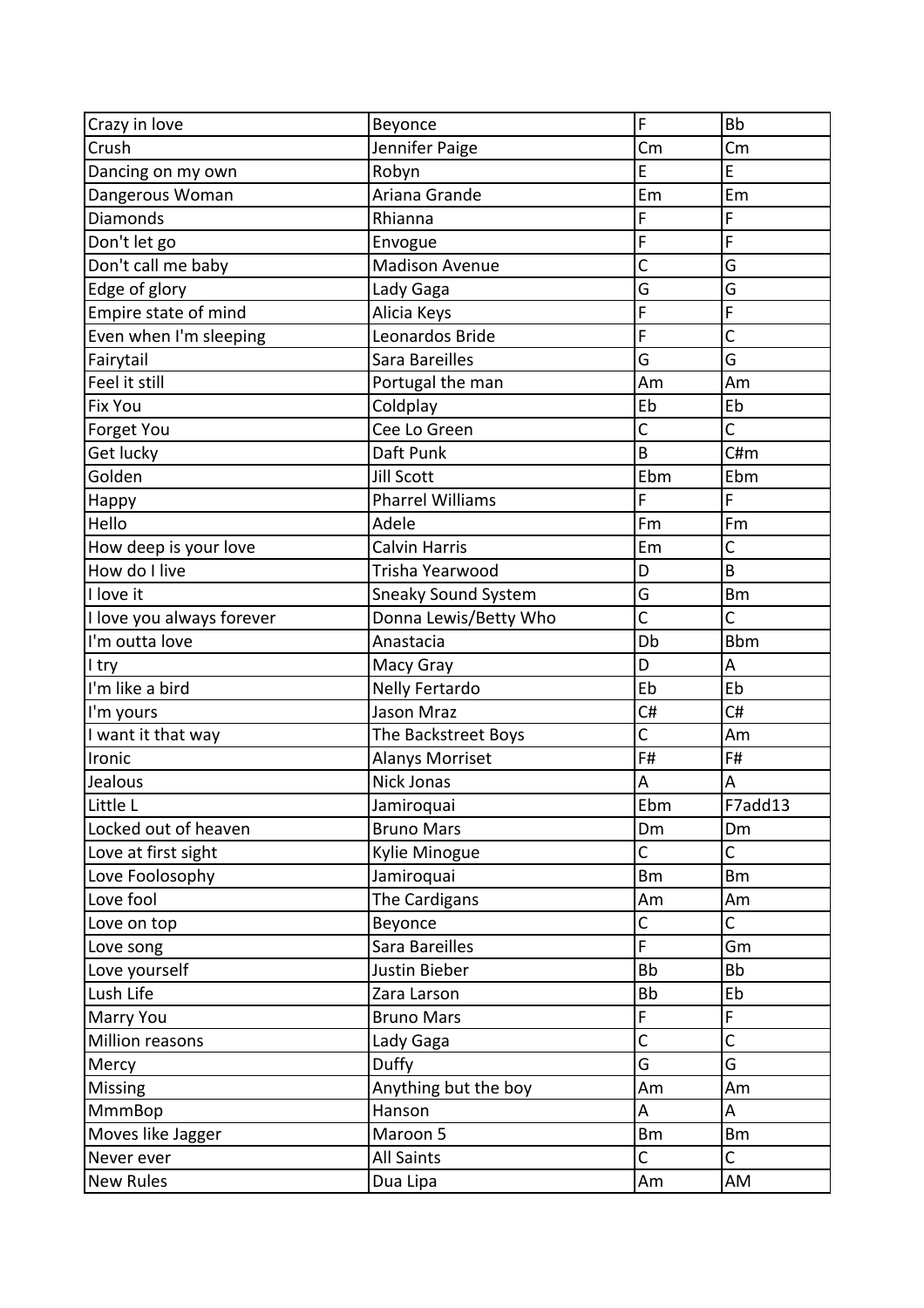| Abm<br>Ocean Drive<br><b>Duke Dumont</b><br>Abm<br>F<br>One and only<br>Adele<br>F<br><b>One Kiss</b><br>Dua Lipa<br>Am<br>Am<br><b>Sneaky Sound System</b><br>Pictures<br>Em<br>Em<br>Please don't stop the music<br>Rihanna<br>F#m<br>D<br>$\overline{\mathsf{C}}$<br>C<br>Poker Face<br>Lady Gaga<br>$\overline{\mathsf{F}}$<br>F<br>Jessie J<br>Pricetag<br>Push<br>Matchbox 20<br>A<br>A<br>A<br>Put your records on<br>Corinne Bailey Rae<br>A<br>Praise You<br><b>Fatboy Slim</b><br><b>Bbm</b><br><b>Bbm</b><br>Clean Bandit<br>B<br>G#m<br>Rather Be<br>C<br>$\mathsf{C}$<br>Remind me to forget<br>Kygo feat Miguel<br>Cm<br>Cm<br>Rolling in the Deep<br>Adele<br>Say my name<br>Destiny's Child<br>Eb<br>Cm<br>Say you'll be there<br><b>Spice Girls</b><br><b>Bbm</b><br><b>Bbm</b><br>Scared to be lonely<br>Dua Lipa<br>A<br>A<br>Send my love<br>Adele<br>D<br>D<br>Set fire to the rain<br>Adele<br>Dm<br>Dm<br>Wigfield<br>B<br>B<br>Sexy Eyes<br>G<br>Shake it off<br><b>Taylor Swift</b><br>Am<br>G<br>Shallow<br>Lady Gaga, Bradley Cooper<br>Em<br>E<br>E<br><b>Single Ladies</b><br>Beyonce<br>$\overline{\mathsf{c}}$<br>$\mathsf{C}$<br>Sorento Moon<br>Tina Arena<br>Fm<br>Db<br>Justin Bieber<br>Sorry<br>C<br>$\mathsf{C}$<br>Five for fighting<br>Superman<br><b>Katy Perry</b><br><b>Teenage Dream</b><br>C<br>$\mathsf{C}$<br>That don't impress me much<br>Shania Twaine<br>The only exception<br>B<br>B<br>Paramore<br>G/B<br>This love<br>Cm<br>Maroon 5<br>Thinking out loud<br><b>Ed Sheeran</b><br>D<br>D<br><b>Turning Tables</b><br>Cm<br>Adele<br>Cm<br>Treasure<br><b>Bruno Mars</b><br>$\mathsf{Cm}$<br>To the moon and back<br>Savage Garden<br>Dbm<br>A<br>F<br>F<br>Torn<br>Natalie Imbruglia<br><b>Uptown Funk</b><br>Mark Ronson<br>Dm<br>Dm<br>Used to love $\overline{U}$<br>Cm<br>John Legend<br>Cm<br>Waterfalls<br><b>TLC</b><br>Eb<br>Eb<br>$\mathsf{C}$<br>$\mathsf{C}$<br>What do you mean?<br>Justin Bieber<br>What is love? (Baby don't hurt me)<br>Haddaway<br>Am<br>Am<br>What's going on?<br>4 Non Blondes<br>$\boldsymbol{\mathsf{A}}$<br>A | No Diggity                  | Blackstreet   | Gm | Gm |
|----------------------------------------------------------------------------------------------------------------------------------------------------------------------------------------------------------------------------------------------------------------------------------------------------------------------------------------------------------------------------------------------------------------------------------------------------------------------------------------------------------------------------------------------------------------------------------------------------------------------------------------------------------------------------------------------------------------------------------------------------------------------------------------------------------------------------------------------------------------------------------------------------------------------------------------------------------------------------------------------------------------------------------------------------------------------------------------------------------------------------------------------------------------------------------------------------------------------------------------------------------------------------------------------------------------------------------------------------------------------------------------------------------------------------------------------------------------------------------------------------------------------------------------------------------------------------------------------------------------------------------------------------------------------------------------------------------------------------------------------------------------------------------------------------------------------------------------------------------------------------------------------------------------------------------------------------------------------------------------------------------------------------------------------------------------------------------------------------------|-----------------------------|---------------|----|----|
|                                                                                                                                                                                                                                                                                                                                                                                                                                                                                                                                                                                                                                                                                                                                                                                                                                                                                                                                                                                                                                                                                                                                                                                                                                                                                                                                                                                                                                                                                                                                                                                                                                                                                                                                                                                                                                                                                                                                                                                                                                                                                                          |                             |               |    |    |
| Ab/Bb (stabs)                                                                                                                                                                                                                                                                                                                                                                                                                                                                                                                                                                                                                                                                                                                                                                                                                                                                                                                                                                                                                                                                                                                                                                                                                                                                                                                                                                                                                                                                                                                                                                                                                                                                                                                                                                                                                                                                                                                                                                                                                                                                                            |                             |               |    |    |
|                                                                                                                                                                                                                                                                                                                                                                                                                                                                                                                                                                                                                                                                                                                                                                                                                                                                                                                                                                                                                                                                                                                                                                                                                                                                                                                                                                                                                                                                                                                                                                                                                                                                                                                                                                                                                                                                                                                                                                                                                                                                                                          |                             |               |    |    |
|                                                                                                                                                                                                                                                                                                                                                                                                                                                                                                                                                                                                                                                                                                                                                                                                                                                                                                                                                                                                                                                                                                                                                                                                                                                                                                                                                                                                                                                                                                                                                                                                                                                                                                                                                                                                                                                                                                                                                                                                                                                                                                          |                             |               |    |    |
|                                                                                                                                                                                                                                                                                                                                                                                                                                                                                                                                                                                                                                                                                                                                                                                                                                                                                                                                                                                                                                                                                                                                                                                                                                                                                                                                                                                                                                                                                                                                                                                                                                                                                                                                                                                                                                                                                                                                                                                                                                                                                                          |                             |               |    |    |
|                                                                                                                                                                                                                                                                                                                                                                                                                                                                                                                                                                                                                                                                                                                                                                                                                                                                                                                                                                                                                                                                                                                                                                                                                                                                                                                                                                                                                                                                                                                                                                                                                                                                                                                                                                                                                                                                                                                                                                                                                                                                                                          |                             |               |    |    |
|                                                                                                                                                                                                                                                                                                                                                                                                                                                                                                                                                                                                                                                                                                                                                                                                                                                                                                                                                                                                                                                                                                                                                                                                                                                                                                                                                                                                                                                                                                                                                                                                                                                                                                                                                                                                                                                                                                                                                                                                                                                                                                          |                             |               |    |    |
|                                                                                                                                                                                                                                                                                                                                                                                                                                                                                                                                                                                                                                                                                                                                                                                                                                                                                                                                                                                                                                                                                                                                                                                                                                                                                                                                                                                                                                                                                                                                                                                                                                                                                                                                                                                                                                                                                                                                                                                                                                                                                                          |                             |               |    |    |
|                                                                                                                                                                                                                                                                                                                                                                                                                                                                                                                                                                                                                                                                                                                                                                                                                                                                                                                                                                                                                                                                                                                                                                                                                                                                                                                                                                                                                                                                                                                                                                                                                                                                                                                                                                                                                                                                                                                                                                                                                                                                                                          |                             |               |    |    |
|                                                                                                                                                                                                                                                                                                                                                                                                                                                                                                                                                                                                                                                                                                                                                                                                                                                                                                                                                                                                                                                                                                                                                                                                                                                                                                                                                                                                                                                                                                                                                                                                                                                                                                                                                                                                                                                                                                                                                                                                                                                                                                          |                             |               |    |    |
|                                                                                                                                                                                                                                                                                                                                                                                                                                                                                                                                                                                                                                                                                                                                                                                                                                                                                                                                                                                                                                                                                                                                                                                                                                                                                                                                                                                                                                                                                                                                                                                                                                                                                                                                                                                                                                                                                                                                                                                                                                                                                                          |                             |               |    |    |
|                                                                                                                                                                                                                                                                                                                                                                                                                                                                                                                                                                                                                                                                                                                                                                                                                                                                                                                                                                                                                                                                                                                                                                                                                                                                                                                                                                                                                                                                                                                                                                                                                                                                                                                                                                                                                                                                                                                                                                                                                                                                                                          |                             |               |    |    |
|                                                                                                                                                                                                                                                                                                                                                                                                                                                                                                                                                                                                                                                                                                                                                                                                                                                                                                                                                                                                                                                                                                                                                                                                                                                                                                                                                                                                                                                                                                                                                                                                                                                                                                                                                                                                                                                                                                                                                                                                                                                                                                          |                             |               |    |    |
|                                                                                                                                                                                                                                                                                                                                                                                                                                                                                                                                                                                                                                                                                                                                                                                                                                                                                                                                                                                                                                                                                                                                                                                                                                                                                                                                                                                                                                                                                                                                                                                                                                                                                                                                                                                                                                                                                                                                                                                                                                                                                                          |                             |               |    |    |
|                                                                                                                                                                                                                                                                                                                                                                                                                                                                                                                                                                                                                                                                                                                                                                                                                                                                                                                                                                                                                                                                                                                                                                                                                                                                                                                                                                                                                                                                                                                                                                                                                                                                                                                                                                                                                                                                                                                                                                                                                                                                                                          |                             |               |    |    |
|                                                                                                                                                                                                                                                                                                                                                                                                                                                                                                                                                                                                                                                                                                                                                                                                                                                                                                                                                                                                                                                                                                                                                                                                                                                                                                                                                                                                                                                                                                                                                                                                                                                                                                                                                                                                                                                                                                                                                                                                                                                                                                          |                             |               |    |    |
|                                                                                                                                                                                                                                                                                                                                                                                                                                                                                                                                                                                                                                                                                                                                                                                                                                                                                                                                                                                                                                                                                                                                                                                                                                                                                                                                                                                                                                                                                                                                                                                                                                                                                                                                                                                                                                                                                                                                                                                                                                                                                                          |                             |               |    |    |
|                                                                                                                                                                                                                                                                                                                                                                                                                                                                                                                                                                                                                                                                                                                                                                                                                                                                                                                                                                                                                                                                                                                                                                                                                                                                                                                                                                                                                                                                                                                                                                                                                                                                                                                                                                                                                                                                                                                                                                                                                                                                                                          |                             |               |    |    |
|                                                                                                                                                                                                                                                                                                                                                                                                                                                                                                                                                                                                                                                                                                                                                                                                                                                                                                                                                                                                                                                                                                                                                                                                                                                                                                                                                                                                                                                                                                                                                                                                                                                                                                                                                                                                                                                                                                                                                                                                                                                                                                          |                             |               |    |    |
|                                                                                                                                                                                                                                                                                                                                                                                                                                                                                                                                                                                                                                                                                                                                                                                                                                                                                                                                                                                                                                                                                                                                                                                                                                                                                                                                                                                                                                                                                                                                                                                                                                                                                                                                                                                                                                                                                                                                                                                                                                                                                                          |                             |               |    |    |
|                                                                                                                                                                                                                                                                                                                                                                                                                                                                                                                                                                                                                                                                                                                                                                                                                                                                                                                                                                                                                                                                                                                                                                                                                                                                                                                                                                                                                                                                                                                                                                                                                                                                                                                                                                                                                                                                                                                                                                                                                                                                                                          |                             |               |    |    |
|                                                                                                                                                                                                                                                                                                                                                                                                                                                                                                                                                                                                                                                                                                                                                                                                                                                                                                                                                                                                                                                                                                                                                                                                                                                                                                                                                                                                                                                                                                                                                                                                                                                                                                                                                                                                                                                                                                                                                                                                                                                                                                          |                             |               |    |    |
|                                                                                                                                                                                                                                                                                                                                                                                                                                                                                                                                                                                                                                                                                                                                                                                                                                                                                                                                                                                                                                                                                                                                                                                                                                                                                                                                                                                                                                                                                                                                                                                                                                                                                                                                                                                                                                                                                                                                                                                                                                                                                                          |                             |               |    |    |
|                                                                                                                                                                                                                                                                                                                                                                                                                                                                                                                                                                                                                                                                                                                                                                                                                                                                                                                                                                                                                                                                                                                                                                                                                                                                                                                                                                                                                                                                                                                                                                                                                                                                                                                                                                                                                                                                                                                                                                                                                                                                                                          |                             |               |    |    |
|                                                                                                                                                                                                                                                                                                                                                                                                                                                                                                                                                                                                                                                                                                                                                                                                                                                                                                                                                                                                                                                                                                                                                                                                                                                                                                                                                                                                                                                                                                                                                                                                                                                                                                                                                                                                                                                                                                                                                                                                                                                                                                          |                             |               |    |    |
|                                                                                                                                                                                                                                                                                                                                                                                                                                                                                                                                                                                                                                                                                                                                                                                                                                                                                                                                                                                                                                                                                                                                                                                                                                                                                                                                                                                                                                                                                                                                                                                                                                                                                                                                                                                                                                                                                                                                                                                                                                                                                                          |                             |               |    |    |
|                                                                                                                                                                                                                                                                                                                                                                                                                                                                                                                                                                                                                                                                                                                                                                                                                                                                                                                                                                                                                                                                                                                                                                                                                                                                                                                                                                                                                                                                                                                                                                                                                                                                                                                                                                                                                                                                                                                                                                                                                                                                                                          |                             |               |    |    |
|                                                                                                                                                                                                                                                                                                                                                                                                                                                                                                                                                                                                                                                                                                                                                                                                                                                                                                                                                                                                                                                                                                                                                                                                                                                                                                                                                                                                                                                                                                                                                                                                                                                                                                                                                                                                                                                                                                                                                                                                                                                                                                          |                             |               |    |    |
|                                                                                                                                                                                                                                                                                                                                                                                                                                                                                                                                                                                                                                                                                                                                                                                                                                                                                                                                                                                                                                                                                                                                                                                                                                                                                                                                                                                                                                                                                                                                                                                                                                                                                                                                                                                                                                                                                                                                                                                                                                                                                                          |                             |               |    |    |
|                                                                                                                                                                                                                                                                                                                                                                                                                                                                                                                                                                                                                                                                                                                                                                                                                                                                                                                                                                                                                                                                                                                                                                                                                                                                                                                                                                                                                                                                                                                                                                                                                                                                                                                                                                                                                                                                                                                                                                                                                                                                                                          |                             |               |    |    |
|                                                                                                                                                                                                                                                                                                                                                                                                                                                                                                                                                                                                                                                                                                                                                                                                                                                                                                                                                                                                                                                                                                                                                                                                                                                                                                                                                                                                                                                                                                                                                                                                                                                                                                                                                                                                                                                                                                                                                                                                                                                                                                          |                             |               |    |    |
|                                                                                                                                                                                                                                                                                                                                                                                                                                                                                                                                                                                                                                                                                                                                                                                                                                                                                                                                                                                                                                                                                                                                                                                                                                                                                                                                                                                                                                                                                                                                                                                                                                                                                                                                                                                                                                                                                                                                                                                                                                                                                                          |                             |               |    |    |
|                                                                                                                                                                                                                                                                                                                                                                                                                                                                                                                                                                                                                                                                                                                                                                                                                                                                                                                                                                                                                                                                                                                                                                                                                                                                                                                                                                                                                                                                                                                                                                                                                                                                                                                                                                                                                                                                                                                                                                                                                                                                                                          |                             |               |    |    |
|                                                                                                                                                                                                                                                                                                                                                                                                                                                                                                                                                                                                                                                                                                                                                                                                                                                                                                                                                                                                                                                                                                                                                                                                                                                                                                                                                                                                                                                                                                                                                                                                                                                                                                                                                                                                                                                                                                                                                                                                                                                                                                          |                             |               |    |    |
|                                                                                                                                                                                                                                                                                                                                                                                                                                                                                                                                                                                                                                                                                                                                                                                                                                                                                                                                                                                                                                                                                                                                                                                                                                                                                                                                                                                                                                                                                                                                                                                                                                                                                                                                                                                                                                                                                                                                                                                                                                                                                                          |                             |               |    |    |
|                                                                                                                                                                                                                                                                                                                                                                                                                                                                                                                                                                                                                                                                                                                                                                                                                                                                                                                                                                                                                                                                                                                                                                                                                                                                                                                                                                                                                                                                                                                                                                                                                                                                                                                                                                                                                                                                                                                                                                                                                                                                                                          |                             |               |    |    |
|                                                                                                                                                                                                                                                                                                                                                                                                                                                                                                                                                                                                                                                                                                                                                                                                                                                                                                                                                                                                                                                                                                                                                                                                                                                                                                                                                                                                                                                                                                                                                                                                                                                                                                                                                                                                                                                                                                                                                                                                                                                                                                          |                             |               |    |    |
|                                                                                                                                                                                                                                                                                                                                                                                                                                                                                                                                                                                                                                                                                                                                                                                                                                                                                                                                                                                                                                                                                                                                                                                                                                                                                                                                                                                                                                                                                                                                                                                                                                                                                                                                                                                                                                                                                                                                                                                                                                                                                                          |                             |               |    |    |
|                                                                                                                                                                                                                                                                                                                                                                                                                                                                                                                                                                                                                                                                                                                                                                                                                                                                                                                                                                                                                                                                                                                                                                                                                                                                                                                                                                                                                                                                                                                                                                                                                                                                                                                                                                                                                                                                                                                                                                                                                                                                                                          |                             |               |    |    |
|                                                                                                                                                                                                                                                                                                                                                                                                                                                                                                                                                                                                                                                                                                                                                                                                                                                                                                                                                                                                                                                                                                                                                                                                                                                                                                                                                                                                                                                                                                                                                                                                                                                                                                                                                                                                                                                                                                                                                                                                                                                                                                          |                             |               |    |    |
|                                                                                                                                                                                                                                                                                                                                                                                                                                                                                                                                                                                                                                                                                                                                                                                                                                                                                                                                                                                                                                                                                                                                                                                                                                                                                                                                                                                                                                                                                                                                                                                                                                                                                                                                                                                                                                                                                                                                                                                                                                                                                                          | When you say nothing at all | Ronan Keeting | D  | D  |
| Wherever you will go<br>D<br>D<br>The Calling                                                                                                                                                                                                                                                                                                                                                                                                                                                                                                                                                                                                                                                                                                                                                                                                                                                                                                                                                                                                                                                                                                                                                                                                                                                                                                                                                                                                                                                                                                                                                                                                                                                                                                                                                                                                                                                                                                                                                                                                                                                            |                             |               |    |    |
| Where's the love?<br>D<br>D<br>Hanson                                                                                                                                                                                                                                                                                                                                                                                                                                                                                                                                                                                                                                                                                                                                                                                                                                                                                                                                                                                                                                                                                                                                                                                                                                                                                                                                                                                                                                                                                                                                                                                                                                                                                                                                                                                                                                                                                                                                                                                                                                                                    |                             |               |    |    |
| Wish I didn't miss you<br>Cm<br>Cm<br>Angie Stone                                                                                                                                                                                                                                                                                                                                                                                                                                                                                                                                                                                                                                                                                                                                                                                                                                                                                                                                                                                                                                                                                                                                                                                                                                                                                                                                                                                                                                                                                                                                                                                                                                                                                                                                                                                                                                                                                                                                                                                                                                                        |                             |               |    |    |
| Wonderwall<br>Oasis<br><b>Bm</b><br><b>Bm</b>                                                                                                                                                                                                                                                                                                                                                                                                                                                                                                                                                                                                                                                                                                                                                                                                                                                                                                                                                                                                                                                                                                                                                                                                                                                                                                                                                                                                                                                                                                                                                                                                                                                                                                                                                                                                                                                                                                                                                                                                                                                            |                             |               |    |    |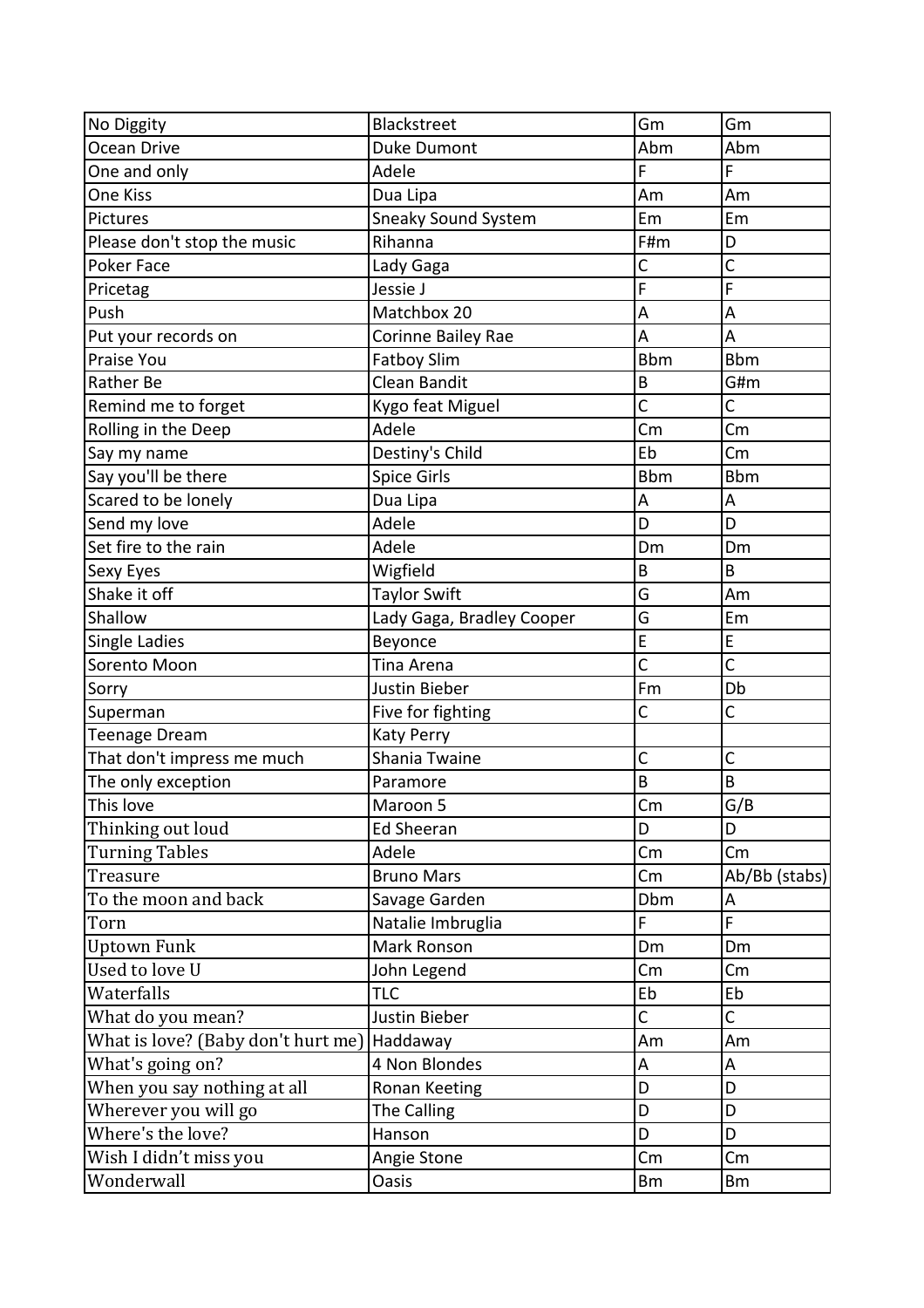| Valarie                                                                           | Mark Ronson/Amy Winehouse     | Eb             | Eb             |
|-----------------------------------------------------------------------------------|-------------------------------|----------------|----------------|
| Yellow                                                                            | Coldplay                      | B              | B              |
| You got the love                                                                  | Candy Stanton                 | A              | A              |
| You gotta be                                                                      | Desree                        | $\overline{F}$ | F              |
| You were meant for me                                                             | Jewel                         | C              | $\mathsf{C}$   |
| Zombie                                                                            | The Cranberries               | Em             | Em             |
| Youngblood                                                                        | 5 Seconds of Summer           | <b>Bb</b>      | <b>Bb</b>      |
|                                                                                   |                               |                |                |
| Dinner/Acoustic /Down tempo/Jazz                                                  |                               |                |                |
| *Many of the previous can be arannged in a style suitable for a more casual event |                               |                |                |
| A foggy day                                                                       | Ella Fitzgerald               | C              | $\mathsf C$    |
| A thousand years                                                                  | Christina Perri               | G              | $\mathsf{C}$   |
| Ain't No Sunshine                                                                 | Eva Cassidy                   | Dm             | Dm             |
| Ain't mishbehavin'                                                                | Sarah Vaughan                 | Eb             | Eb             |
| Alfie                                                                             | Dionne Warwick                | G              | G              |
| All of me                                                                         | John Legend                   | Gm             | Gm             |
| All of me                                                                         | standard                      | B              | Bmaj7          |
| Autumn Leaves-                                                                    | Standard                      | Am             | $D-7$          |
| As time goes by                                                                   | Standard                      | F              | $G-7$          |
| At last                                                                           | Etta James                    | F              | F              |
| Beyond the sea                                                                    | <b>Bobby Darin</b>            | D              | D              |
| <b>Blue skies</b>                                                                 | Ella Fitzgerald               | $\overline{C}$ | $\mathsf{C}$   |
| <b>Bubby</b>                                                                      | <b>Colbie Callet</b>          | C              | C              |
| Come fly with me                                                                  | <b>Frank Sinatra</b>          | $\overline{C}$ | $\mathsf{C}$   |
| Can't we be friends                                                               | Ella Fitsgerald/Jamie Cullum  | <b>Bb</b>      | $\mathsf{C}$   |
| <b>Chasing Pavements</b>                                                          | Adele                         | $\mathsf{C}$   | C7             |
| Cry me a river                                                                    | Ella Fitsgerald               | <b>Bb</b>      | Gm             |
| <b>Dreams</b>                                                                     | Fleetwood Mac                 | F              | $\mathsf F$    |
| Dream a little dream                                                              | Standard                      | C              | $\mathsf{C}$   |
| Don't get around much anymore                                                     | Ella Fitzgerald               | F              | F              |
| Don't know why                                                                    | Norah Jones                   | <b>Bb</b>      | <b>Bb</b>      |
| Fix you                                                                           | Coldplay                      | Eb             | Eb             |
| <b>Feeling Good</b>                                                               | Nina Simone                   | Gm             | Gm             |
| Feels like home                                                                   | Chantal Kreviazuk             | F              | F              |
| Feel like making love                                                             | Roberta Flack                 | Eb             | $\overline{F}$ |
| Fever                                                                             | Peggy Lee                     | Am             | Am             |
| Fly me to the moon                                                                | Standard                      | F              | $D-7$          |
| Georgia on my mind                                                                | Ray Charles                   | G              | Gmaj7          |
| Girl from Ipanema                                                                 | Frank Sinatra/Jobim           | $\overline{F}$ | Fmaj7          |
| Grapevine                                                                         | Marvin Gaye                   | Dm             | Dm             |
| Gravity                                                                           | Sara Bareilles                | $\mathsf{C}$   | $\mathsf{C}$   |
| Hallelujah                                                                        | Jeff Buckley                  | D              | D              |
| Have I told you lately                                                            | Van Morrison                  | E              | $\mathsf E$    |
| If I were a bell                                                                  | Shirley Bassey/Blossom Dearie | $\mathsf{C}$   | D7             |
| I can't help it                                                                   | Michael Jackson               | Ab             | Ab7add13       |
| I can't make you love me                                                          | <b>Bonnie Rait</b>            | Eb             | Eb             |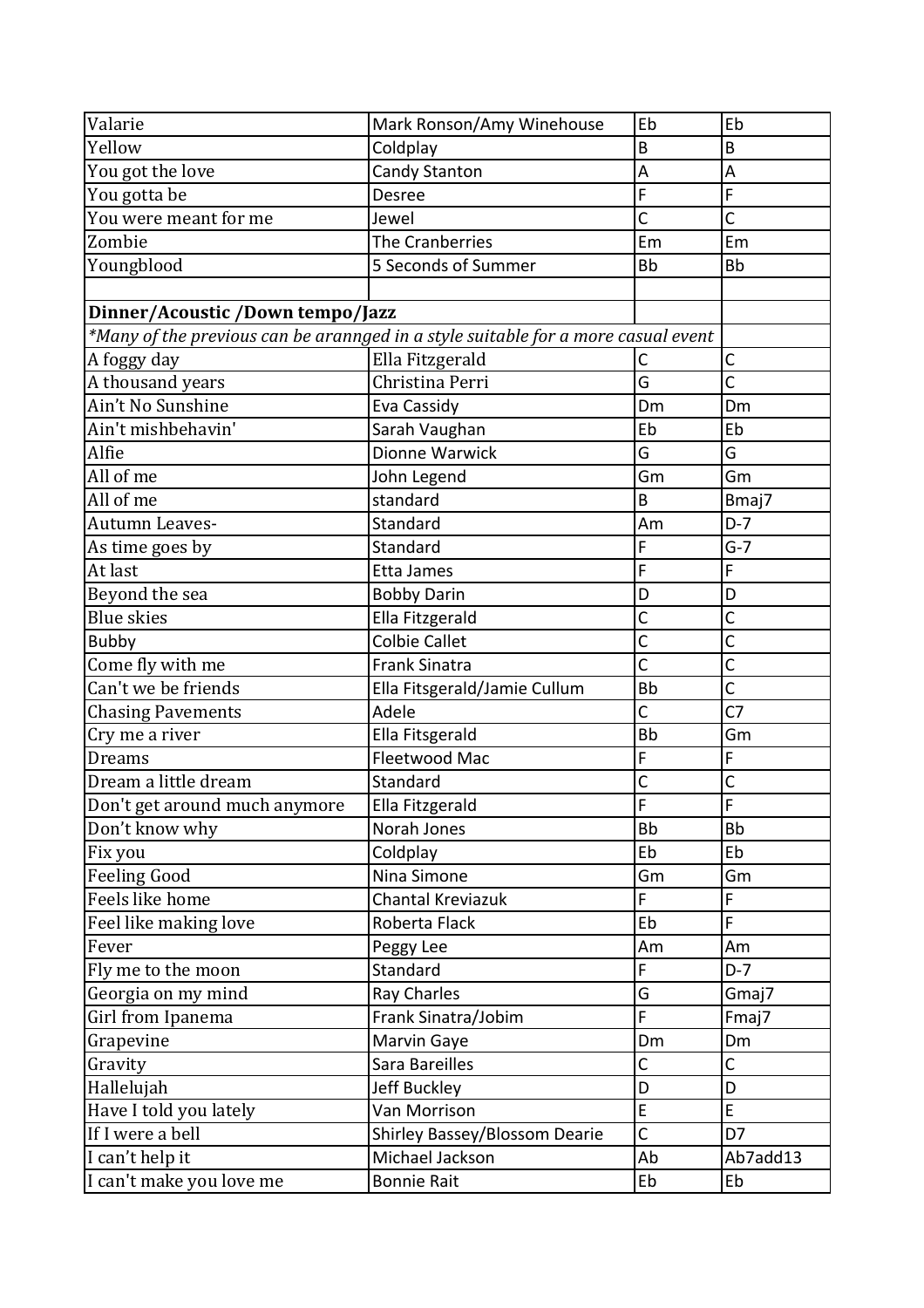| I get a kick out of you      | Ella Fitsgerald          | Ab                        | Bbmin7                  |
|------------------------------|--------------------------|---------------------------|-------------------------|
| I got rhythm                 | Standard                 | <b>Bb</b>                 | <b>Bb</b>               |
| If It ain't you              | Alicia Keys              | G                         | C                       |
| Imagine                      | John Lennon              | C                         | C                       |
| Isn't she lovely             | <b>Stevie Wonder</b>     | E                         | C#m                     |
| It don't mean a thing        |                          | F                         | Dm                      |
| It had to be you             | Harry Connick Jnr        | F                         | $\overline{F}$          |
| I won't give up              | Jason Mraz               | E                         | E                       |
| Just the two of us           | <b>Bill Withers</b>      | Gm                        | Eb                      |
| Killing me softly            | Roberta Flack            | Fm                        | Fm                      |
| Lady is a tramp              | Rosemary Clooney         | F                         | F                       |
| Latch                        | Sam Smith                | Ab                        | Ab                      |
| Let's fall in love           | Diana Krall              | Eb                        | Eb                      |
| Let's stay together          | Al Green                 | F                         | Gm (intro)              |
| $L-O-V-E$                    | Natalie Cole             | Eb                        | Eb                      |
| Lucky                        | Jason Mraz/Colbie Callat | $\mathsf{C}$              | C                       |
| Lullaby of birdland          | Ella Fitzgerald          | Cm                        | Cm                      |
| Make you feel my love        | Adele                    | <b>Bb</b>                 | <b>Bb</b>               |
| Misty                        | Standard                 | Eb                        | Eb                      |
| Moondance                    | Van Morrison             | Am                        | Am                      |
| Moonriver                    | Audrey Hepburn           | F                         | F                       |
| My funny valentine           | Sarah Vaughan            | $\overline{\mathsf{c}}$   | $A -$                   |
| My heart belongs to daddy    | Ella Fitsgerald          | F-                        | $F-6$                   |
| New york, new york           | <b>Frank Sinatra</b>     | $\overline{\mathsf{c}}$   | C                       |
| Night and day                | Ella Fitsgerald          | Ab                        |                         |
| Over the rainbow             |                          | A                         | A                       |
| Perhaps, perhaps, perhaps    | Doris Day                | Am                        | Am                      |
| Round midnight               | Ella Fitsgerald          | Am                        | Am                      |
| Save the last dance          | <b>Michael Buble</b>     | C                         | C                       |
| Sexual Healing               | Marvin Gaye              | Eb                        | <b>Bb</b>               |
| Skylark                      |                          | Ab                        | Ab                      |
| Smooth operator              | Sade                     | Dm                        | Dm                      |
| Someone like you             | Adele                    | $\boldsymbol{\mathsf{A}}$ | A                       |
| Someone to watch over me-    | Standard                 | G                         | G                       |
| Summertime                   | Standard                 | <b>Bm</b>                 | <b>Bm</b>               |
| <b>Sunday Morning</b>        | Maroon 5                 | $\mathsf C$               | Dm                      |
| <b>Stormy Weather</b>        | Standard                 | $\mathsf{C}$              | $\mathsf{C}$            |
| Sway                         | Michael Buble            | Em                        | Em                      |
| Sweet love                   | Anita Baker              | <b>Bb</b>                 | <b>Bb</b>               |
| The sunny side of the street |                          | F                         | F                       |
| The way you look tonight     | <b>Tony Bennet</b>       | Ab                        | Ab                      |
| What a wonderful world       | Louis Armstong           | $\boldsymbol{\mathsf{A}}$ | А                       |
| When I fall in love          | Nat King Cole            | $\overline{C}$            | $\overline{\mathsf{C}}$ |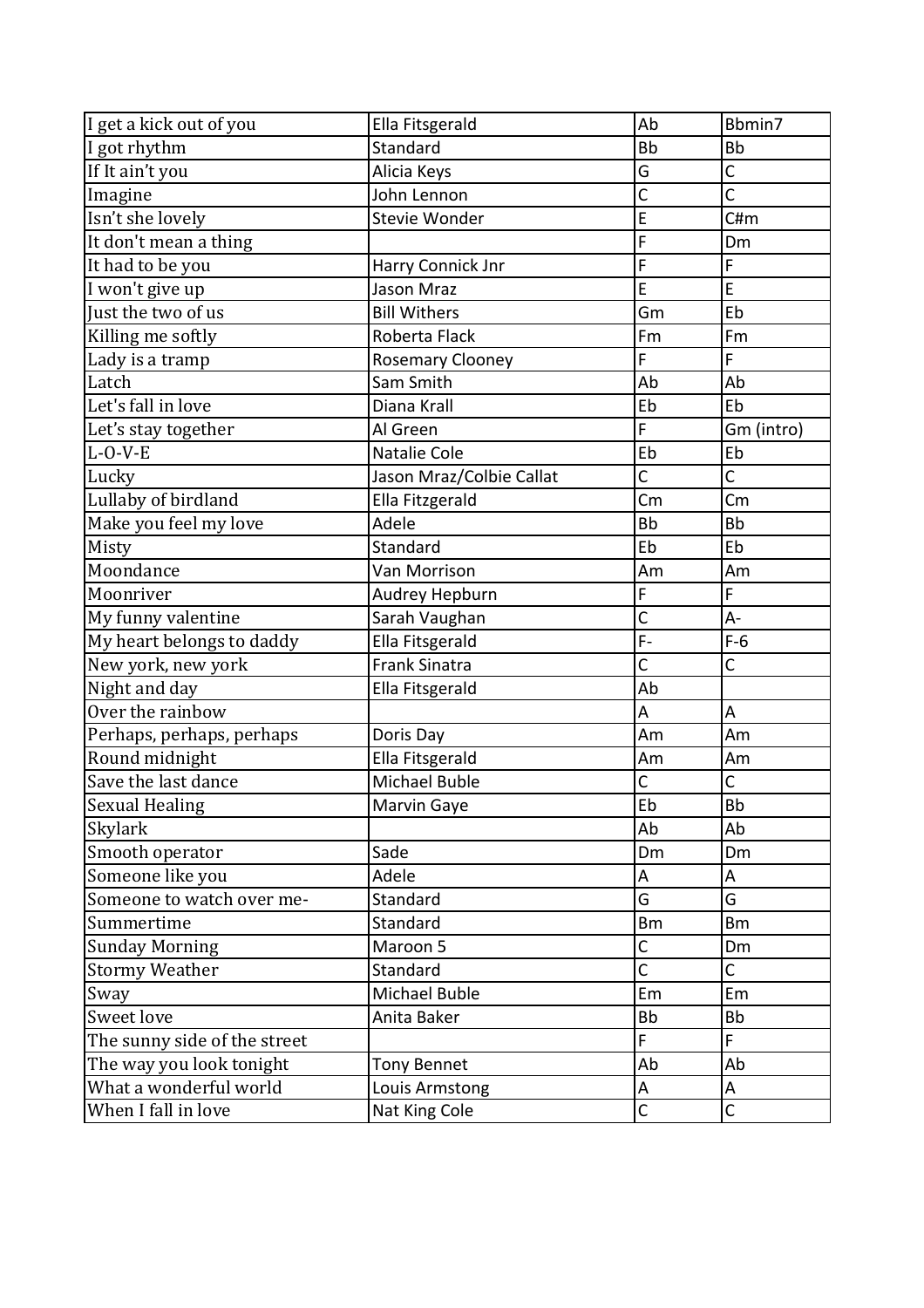$\mathcal{O}(\mathbb{R}^d)$